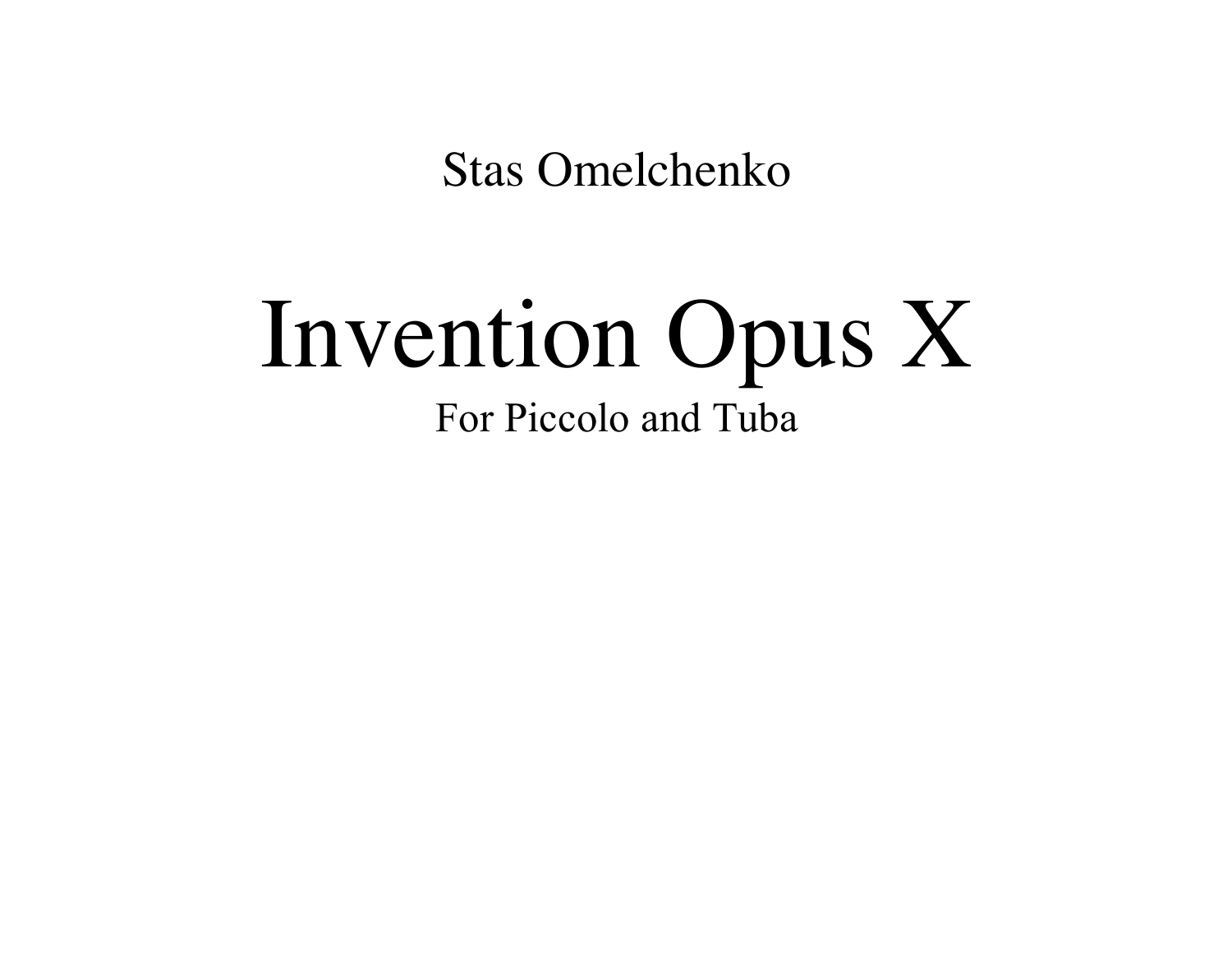## Program Note

Extremely short yet highly virtuosic, *Invention Opus X* was composed in a single 4-hour session. The title alludes to two-part inventions of J.S. Bach and takes its inspiration from some of the titles of Peter Schickele. Constructed from 014, 015, and 016 sets, the piece juxtaposes chaotic and lyrical materials, the sharp contrast of which is taken to the extreme.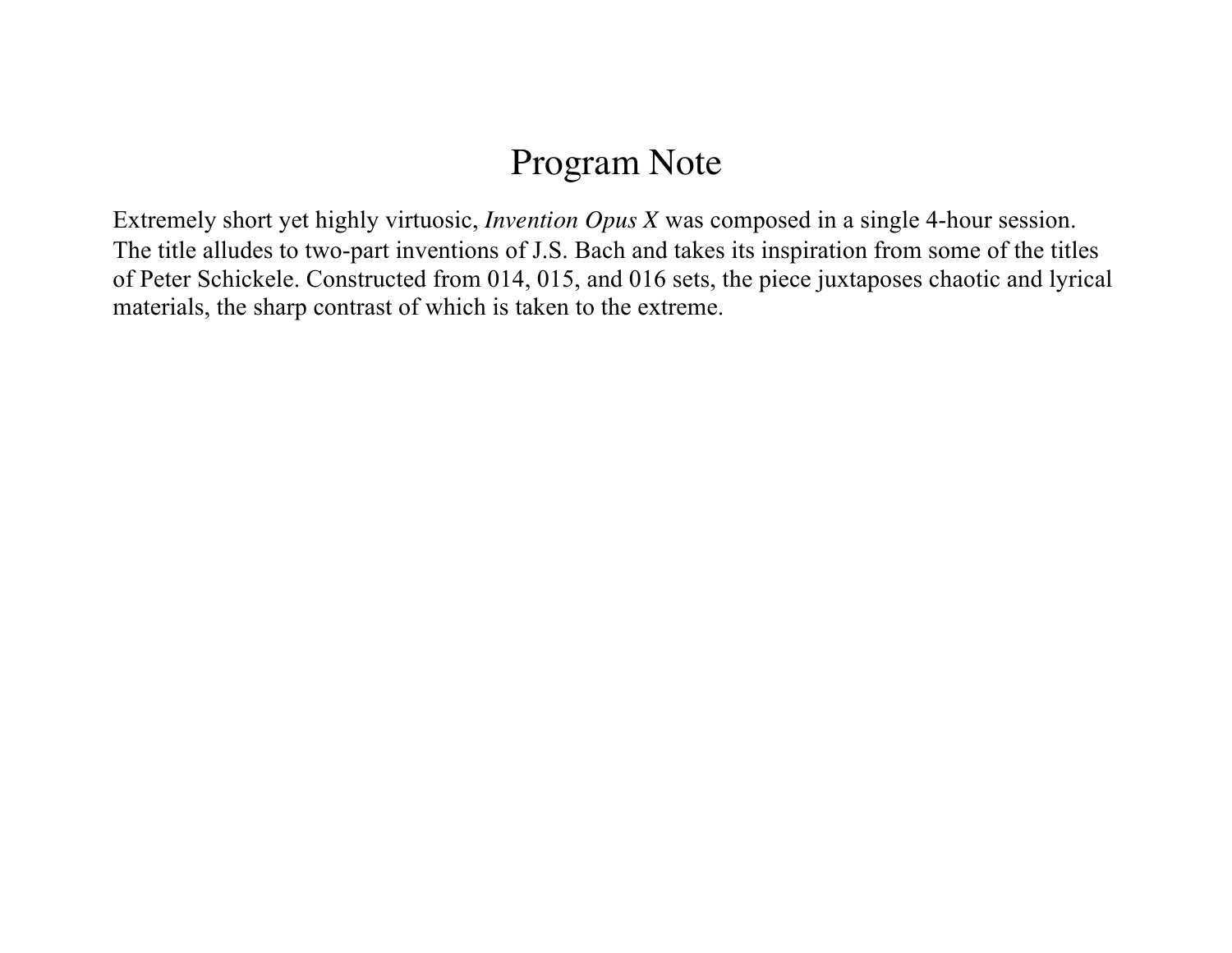## **Invention Opus X**

**for Piccolo and Tuba**